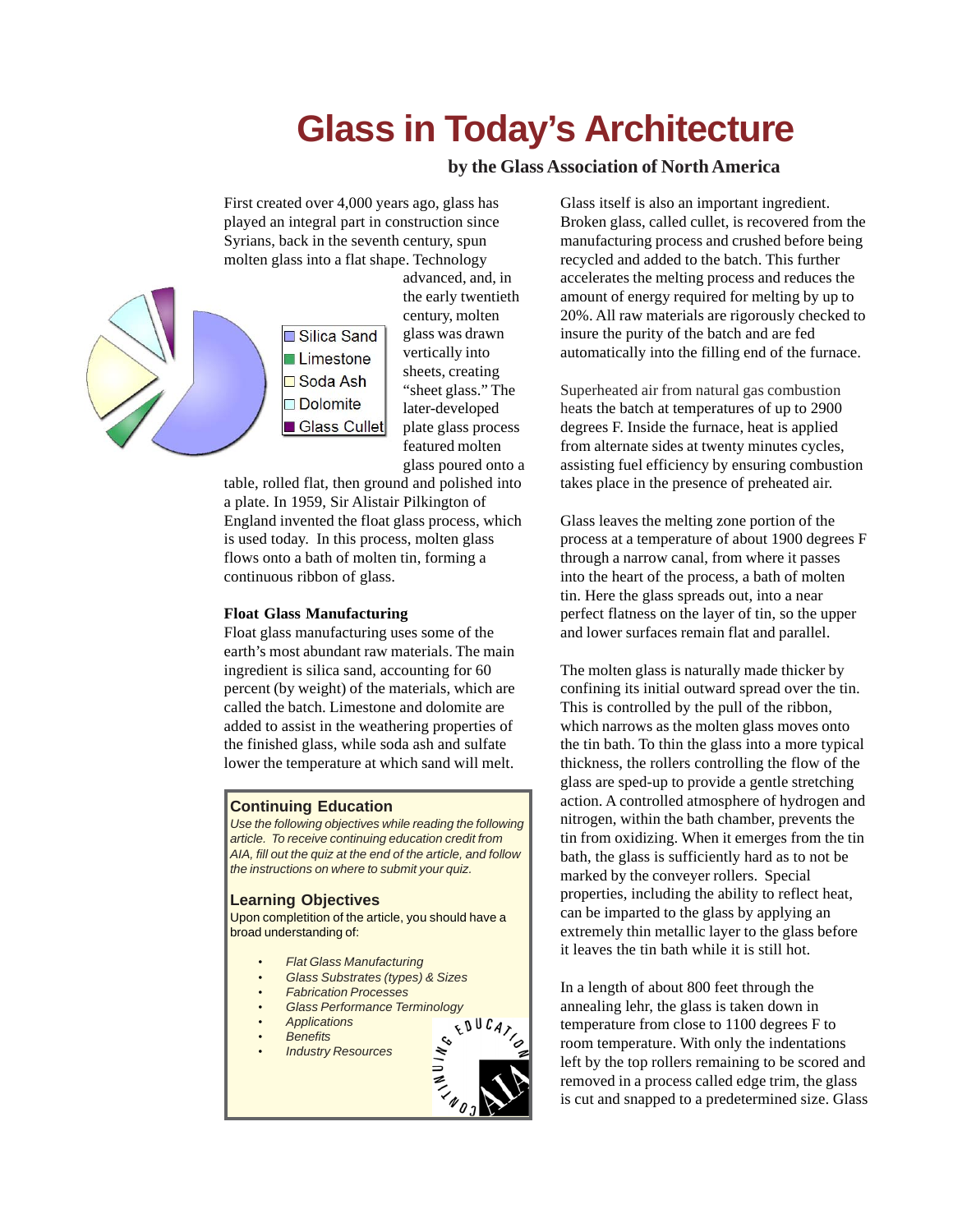pieces removed during edge trim are carried away on conveyors to be reintroduced at the beginning of the melting process as cullet.

Each of the approximately 40 float glass lines in the United States (170 plus worldwide) runs 24 hours a day, 7 days a week, 365 days per year for 10 or more years. The typical furnace produces between 300 – 600 tons of glass per day. This translates to a single furnace producing enough glass to create a one-foot wide ribbon which circles  $3/4<sup>th</sup>$  of the Earth at the Equator, every year.

## **Glass Substrates**

Today's flat glass comes in a variety of colors or tints, including clear, ultra-clear (low-iron), green, grey, bronze, as well as a number of spectrally selective blue and blue green tints. Batch materials needed for tinted glass include selenium and cobalt, along with other trace materials. When designing spectrally selective substrates, the goal is to achieve solar control and high-visible light-transmission. Additionally, there are varied aesthetic and performance options for glass substrates. One example is low-iron glass, which is typically used for color neutrality due to the absence of a green cast commonly found in clear float glass.

#### **Specialty Glass**

During the float glass manufacturing process, the ribbon can be altered to provide special properties. Patterned glass is produced by passing the molten glass ribbon through roll(s) with a patterned surface producing a decorative or obscured glass surface. Wired glass is produced by embedding welded steel mesh into molten glass with rollers providing a low-level fire-rated product.

## **Thickness and Quality Standards**

Design choices for glass thickness are guided by ASTM E 1300 – *Standard Practice for Determining Load Resistance of Glass in Buildings*. The table on the right shows the typical glass substrates and available thicknesses. Through ASTM International, an organization which generates consensus standards, standards such as ASTM C 1036 – *Standard Specification for Flat Glass* have been established. ASTM also develops and maintains standards for fabricated glass products. The Glass Association of North America's (GANA)



Glass Informational Bulletin *Flat Glass Industry Standards* provides an up-to-date list of current standards and may be downloaded at http:// www.glasswebsite.com/techcenter.

#### **Flat Glass Manufacturers**

In North America, there are eight flat glass manufacturers. The company names and corresponding websites are listed below.

> ACH Float Glass Operations www.versaluxglass.com

AFG Industries, Inc. www.afg.com

Cardinal Glass Industries www.cardinalcorp.com

Guardian Industries Corp. www.guardian.com

Pilkington North America, Inc. www.pilkington.com

PPG Industries, Inc. www.ppg.com

Saint-Gobain Glass www.saint-gobain.com

Vitro America, Inc. www.vvpamerica.com

#### **Glass Thicknesses by Substrate**

|               | 1/8" | 5/32" | 3/16" | 1/4" | 5/16" | 3/8" | 1/2" |
|---------------|------|-------|-------|------|-------|------|------|
| Clear         | ◡    |       | ✓     | ◡    | ✓     | ◡    | ✓    |
| Green         | ◡    | ◡     | ◡     | ◡    | ◡     |      |      |
| Grey          | ◡    | ◡     | ◡     | ◡    | ◡     | ◡    | ◡    |
| <b>Bronze</b> | ✓    | ◡     | ✓     | ✓    | ✓     | ◡    | ◡    |
| <b>Blue</b>   |      |       |       | ◡    | ◡     | ◡    | ✓    |
| Darker Green  | ◡    |       | ◡     | ◡    | ◡     | ✓    | ◡    |
| Darker Grey   | ✓    |       | ✓     | ◡    |       |      |      |
| Darker Blue   |      | ◡     |       | ◡    | ◡     | ◡    | v    |
| Low Iron      | ◡    | ◡     | ◡     | ◡    | ✓     | ✓    | ◡    |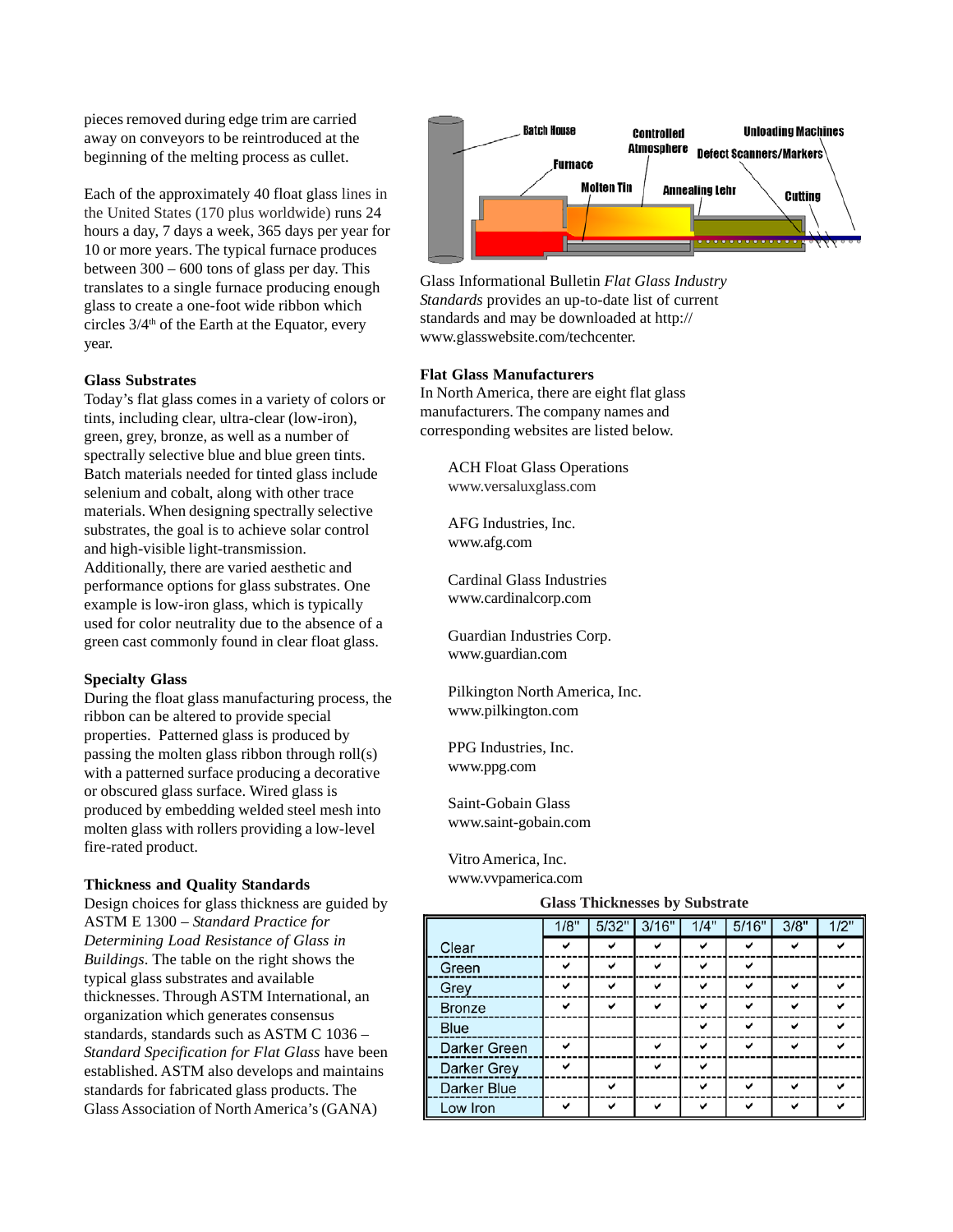#### **Glass Performance Terminology**

As with every construction product, glass has terminology that is used to describe its properties and variables. Some important ones are listed below.

> *Visible Light Transmittance* – The percentage of light in the visible spectrum (from 380 to 780 nanometers) that is transmitted through the glass.

*Visible Light Reflectance* – The percentage of light in the visible spectrum (from 380 to 780 nanometers) that is reflected from the exterior surface of the glass.

*Solar Transmittance* – The percentage of ultraviolet, visible and near infrared energy within the solar spectrum (300 to 2100 nanometers) that is transmitted through the glass.

*Solar Reflectance* – In the solar spectrum, the percentage of solar energy that is reflected from the glass surface(s).

*Solar Absorptance* – In the solar spectrum, the percentage of solar energy that is absorbed by the glass.

*Shading Coefficient (SC)* – A measure of the heat gain through glass from solar radiation. Specifically, the shading coefficient is the ratio between the solar heat gain for a particular type of glass and that of 3 mm clear glass. The lower the number, the better the performance at reducing solar heat gain.



*U-Value (U-Factor)* – A measure of the heat gain or loss through glass due to the difference between indoor and outdoor temperatures. The lower the number, the better the performance at reducing heat gain and heat loss. This number is the reciprocal of the R-Value. (See Table on Next Page)

*Light-to-Solar Gain Ratio* – The product's visible light transmitted divided by its solar heat gain coefficient (SHGC).

# **Fabrication for Performance**

Flat glass products are fabricated for use in a wide variety of residential and commercial architectural, transportation, furniture, and industrial fixture applications. Fabricated glass products can









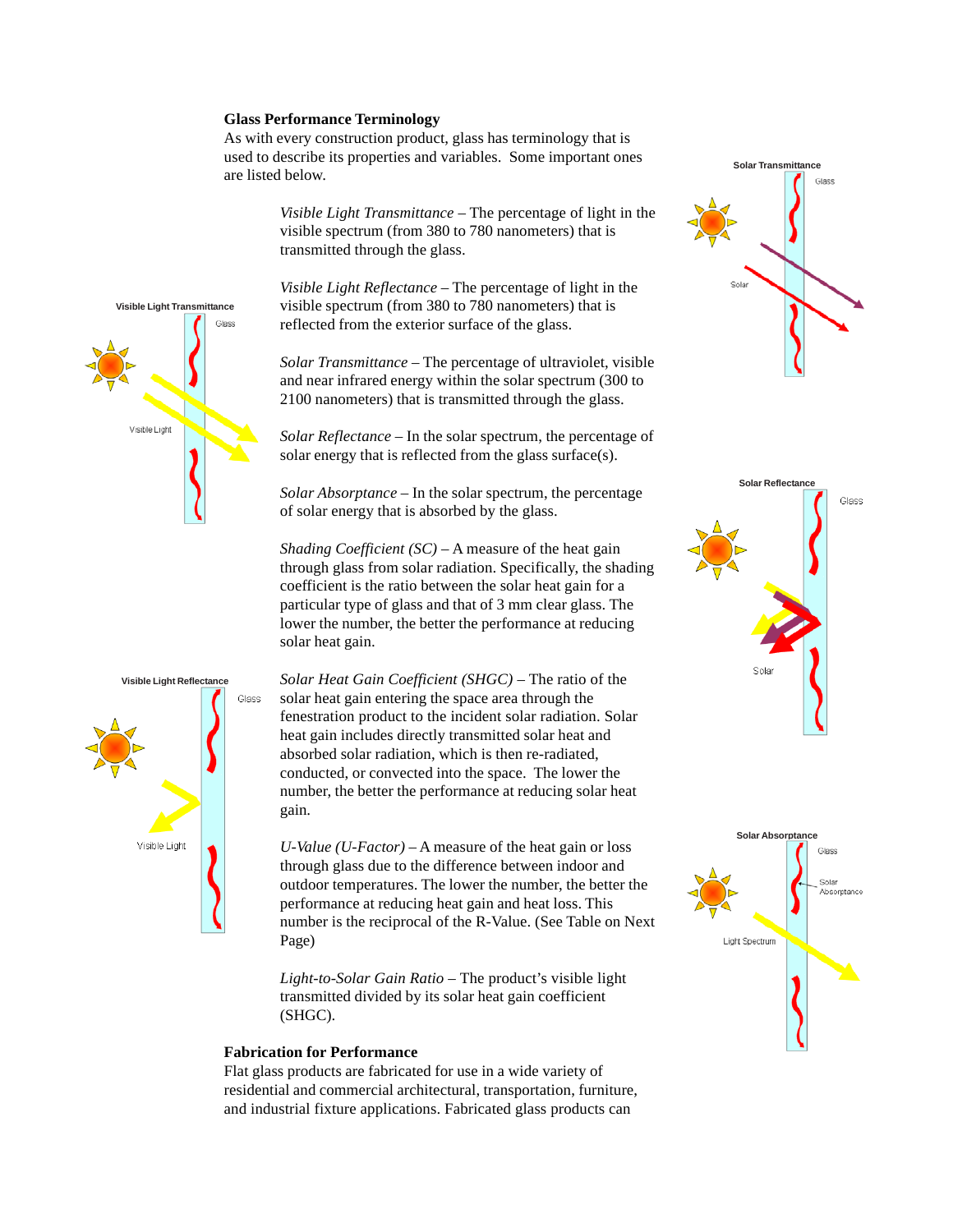provide a number of performance elements that include safety, security, noise reduction, fire resistance, and solar, optical and thermal control. Fabricated products include:

# *Heat-Treated Glass*

Flat glass is often heat treated to increase strength and performance capabilities. Heatstrengthened glass is annealed glass that has been heated to between 1100 – 1500º F and then quickly air-cooled. Heat-strengthened glass is generally twice as strong as annealed glass of the same thickness and offers better wind load and thermal stress resistance. Fully tempered glass is produced by a similar production process yet cooled at a rate that creates higher surface and edge compression. Fully tempered glass is generally four times stronger than annealed glass of the same thickness; it offers a distinct break pattern and significant wind load, impact and thermal stress resistance. Tempered glass is suitable for safety glazing and fire breakouts applications.

# *Coated Glass*

Flat glass is frequently coated to provide optical, thermal and aesthetic performance enhancements. Coatings on flat glass may be applied in two different methods. Vacuum deposition applies coatings to finished glass products in a large vacuum chamber, while pyrolytic deposition applies coatings to hot glass during the manufacturing process. Coatings are commonly metal and/or metal oxides that are applied in multiple microscopic layers. Architectural glass coatings are characterized as low-emissivity (low-e) or solar-control / reflective

In today's residential and commercial construction, low-emissivity (low-e) coatings are commonly assembled in sealed insulating glass units and used in heating-dominated climates, mixed climates and cooling-dominated climates. Depending on the climate, properly designing the fenestration to minimize heat loss or heat gain will result in occupant comfort and energy efficiency.

For heating-dominated climates, the primary emphasis of low-e is on limiting heat loss. Lowe coated glass can be designed to provide high light transmittance, low light reflectance and a

| Center of Grass $C^{\perp}$ cancel ( $C^{\perp}$ actors) |                       |            |          |  |  |  |  |
|----------------------------------------------------------|-----------------------|------------|----------|--|--|--|--|
|                                                          | <b>Clear Uncoated</b> | Low-E      | Low-E    |  |  |  |  |
| <b>Glazing Type</b>                                      | <b>Glass</b>          | $E = 0.05$ | $E=0.10$ |  |  |  |  |
| Single                                                   | 1.04                  | n/a        | n/a      |  |  |  |  |
| <b>Double</b>                                            |                       |            |          |  |  |  |  |
| $1/4$ " (6 mm) air space                                 | 0.55                  | 0.40       | 0.42     |  |  |  |  |
| $1/4$ " (6 mm) argon*                                    | 0.50                  | 0.33       | 0.35     |  |  |  |  |
| $1/2$ " (12 mm) air space                                | 0.48                  | 0.30       | 0.31     |  |  |  |  |
| $1/2$ " (12 mm) argon*                                   | 0.46                  | 0.25       | 0.27     |  |  |  |  |
| Triple (Low-E one surface)                               |                       |            |          |  |  |  |  |
| $1/4$ " (6 mm) air space                                 | 0.37                  | 0.30       | 0.31     |  |  |  |  |
| $1/4$ " (6 mm) argon*                                    | 0.34                  | 0.25       | 0.26     |  |  |  |  |
| $1/2$ " (12 mm) air space                                | 0.31                  | 0.22       | 0.23     |  |  |  |  |
| $1/2$ " (12 mm) argon*                                   | 0.29                  | 0.19       | 0.20     |  |  |  |  |
| Triple (Low-E two surface)                               |                       |            |          |  |  |  |  |
| $1/4"$ (6 mm) air space                                  |                       | 0.25       | 0.26     |  |  |  |  |
| $1/4$ " (6 mm) argon*                                    |                       | 0.20       | 0.21     |  |  |  |  |
| $1/2$ " (12 mm) air space                                |                       | 0.16       | 0.18     |  |  |  |  |
| $1/2$ " (12 mm) argon*                                   |                       | 0.13       | 0.14     |  |  |  |  |

NOTE: E=emissivity \* 90% argon fill

low U-factor (reducing heat loss) while allowing a controlled level of solar heat gain.

For mixed climates, low-e coated glass can be designed to provide high light transmittance, low light reflectance with a combined emphasis on minimizing heat loss and heat gain. A low Uvalue and a low SHGC are preferred in order to maximize comfort and energy efficiency.

In cooling-dominated climates, the primary emphasis is on minimizing solar heat gain. Lowe coated glass can be designed to provide a low SHGC while maintaining high light transmittance, low light reflectance and a low Ufactor (reducing heat gain).

Solar-control / reflective coated glass is commonly used in climatic areas that call for maximum performance in reducing solar heat gain. Solar-control / reflective coatings reduce light transmittance and increase light reflectance which may be design objectives when striving to minimize glare or to provide a uniform appearance in the exterior building façade.

## *Laminated Glass*

Laminated glass consists of two or more lites/plies of glass bonded together with an interlayer. The glass is used in safety, sound control, and security applications and other locations where retention after breakage is required.





#### Center of Glass II-Values (II-Factors)

**Laminated Glass**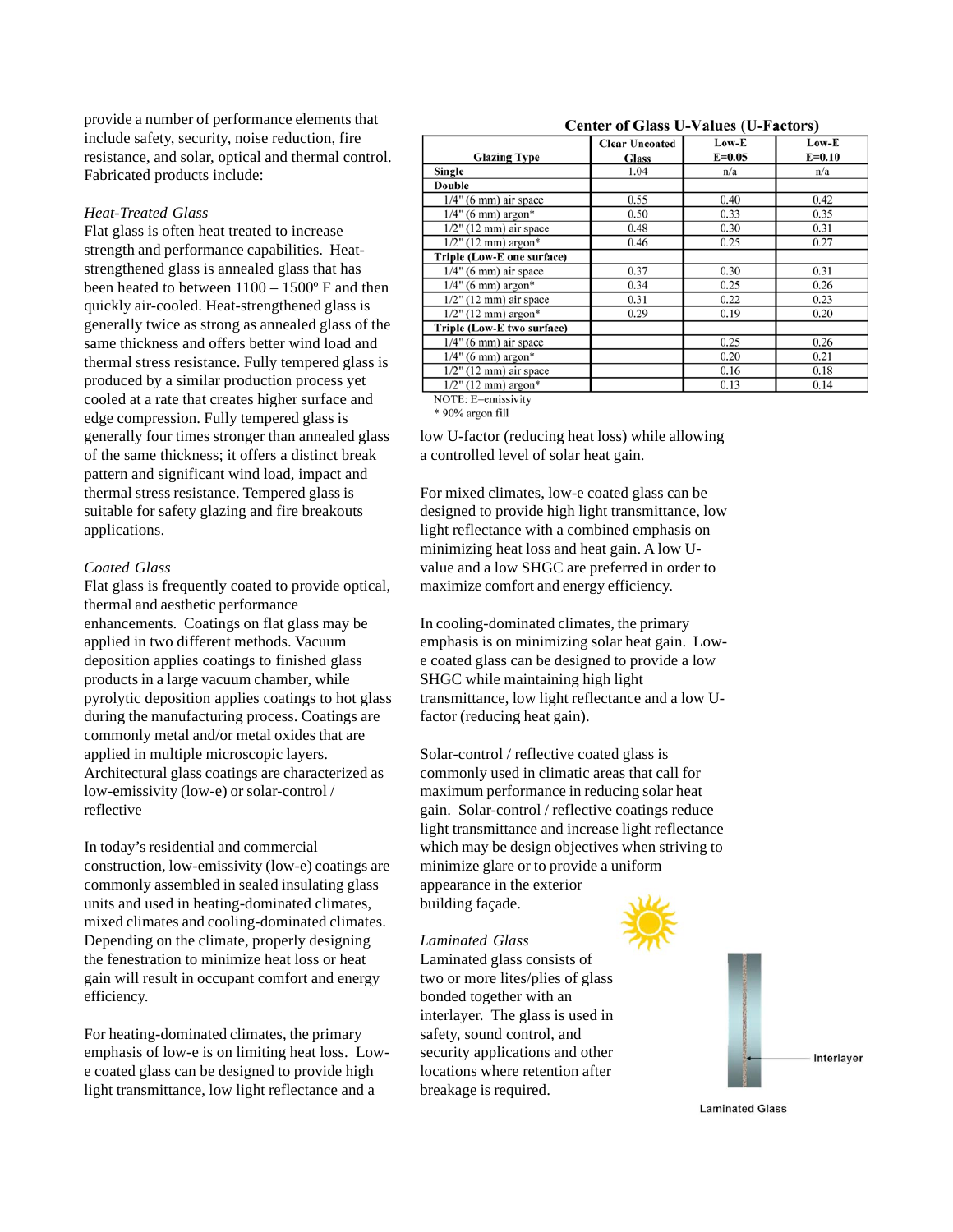#### *Insulating Glass Units*

Insulating glass units are assembled with two or more lites of glass that are separated by sealed gaps filled with air or a gas. Insulating glass units can be assembled with many fabricated glass products to offer enhanced solar, optical and acoustical performance, while providing a thermal insulation barrier between the outdoor and indoor environments.

# *Opaque Spandrel Glass*

Spandrel glass uses ceramic frit, silicone coatings or polyester film applied to the glass in order to render it opaque. Spandrel glass is designed to mask vision into structural areas of a building such as between floors and columns. Opaque spandrel glass may be used to accent areas of the façade or to maintain uniformity between vision and spandrel areas with solarcontrol / reflective coated glass.

# *Patterned Glass*

Patterned glass is a flat glass product with one or both surfaces having a rolled pattern. The textured surface provides a decorative and/or obscured pattern.

#### **Glass Surfaces**

As flat glass products are fabricated into monolithic and multiple lite assemblies, surface treatments require surfaces identification. Glass surfaces are enumerated from the outside surface, counting inward to the occupied/interior space. Below are examples of surface identification for monolithic, laminated and insulating glass units.

#### **Glass Applications, Uses and Benefits**

In the past, glass was used in small window applications intended to keep the weather out, to allow light in and to provide a view to the outside. However, today architectural glass is being used to control the elements, to control heat-gain/heat-loss, to provide thermal comfort, to allow natural daylighting of buildings, and for safety and protection, along with the pleasing aesthetics and appearance of clean glass lines. Some common examples of glass include:

- Windows in homes
- Commercial buildings
- Windows for transportation equipment
- Interior partitions
- Railing systems
- Decorative uses/art
- **Furniture**
- **Fixtures**

These uses translate into benefits for using glass in architectural projects. In addition to the elements of aesthetics, safety and protection, today's high-performance architectural glass is energy efficient. When designed for maximum performance glass offers the potential for tremendous energy cost savings. Savings include both up-front HVAC system cost reductions and annual energy cost savings. Over a ten-year period, savings can be substantial and the savings continue for the life of the building.

The design community benefits tremendously from architectural glass usage. There is a wide array of products providing aesthetics and functionality. There is a broad availability with multiple domestic manufacturers and fabricators. Creative use of glass products contributes to high value construction. The glass industry has both clear standards and an impressive record of innovation for product performance.